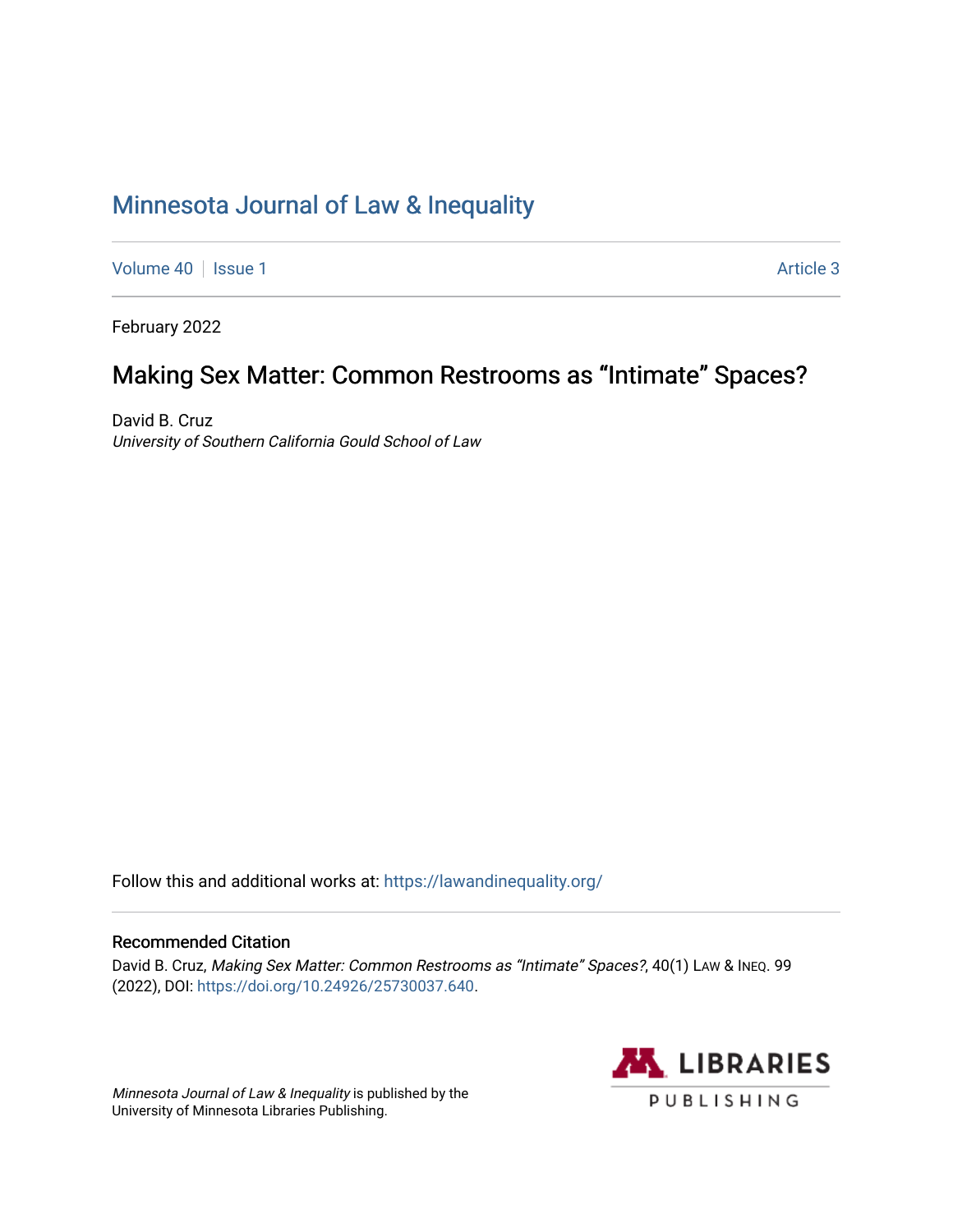# **Making Sex Matter: Common Restrooms as "Intimate" Spaces?**\*

# David B. Cruz†

### **Abstract**

*This Essay identifies and critiques a common trope used in litigation and public policy debates by opponents of allowing transgender people to use common restrooms (multi-user/shared gendered restrooms) consistent with their gender identity rather than the sex they were assigned at birth. The rhetorical tactic they use is to characterize such facilities as "intimate" spaces.*

*This Essay considers and rejects four conceptions of intimacy that the restrooms-as-intimate-spaces trope might be invoking. It examines notions of intimacy as relational, intimacy as a sharing of personal information, intimacy as emotional safety, and intimacy as in intimate anatomical parts. This Essay argues that each notion fails either to accurately describe common restrooms or to justify denying transgender persons gender-appropriate access to such facilities, or both.*

*Finally, this Essay suggests that deployments of the "intimate" spaces trope seek to make sex matter more in a time when sex/gender divisions seem again to be widely criticized. Those who embrace the intimate restrooms trope are trying to insist upon an intimacy of sex/gender, an intimacy among the sex classes of men and of women, an imagined sex intimacy whose phantasmatic character might help explain why they do not appear to regard various exemptions from laws designed to police common restroom usage as compromising the "intimacy" of those spaces that they claim transgender people violate.*

<sup>\*</sup> © 2021 by the author.

<sup>†.</sup> Newton Professor of Constitutional Law, University of Southern California Gould School of Law. My thanks to the audience at the Berkeley Journal of Gender, Law & Justice symposium on Gender, Sexuality, and Kinship: Cultural Narratives of Intimacy and their Legal Discontents (Mar. 20, 2017), especially commenter and symposium organizer Darius Dehghan; my colleagues Nomi Stolzenberg and Camille Gear Rich; USC Gould School of Law 2021 alum Ryan Gorman for excellent research assistance; and the editors of *Law & Inequality* for their excellent work on this Essay.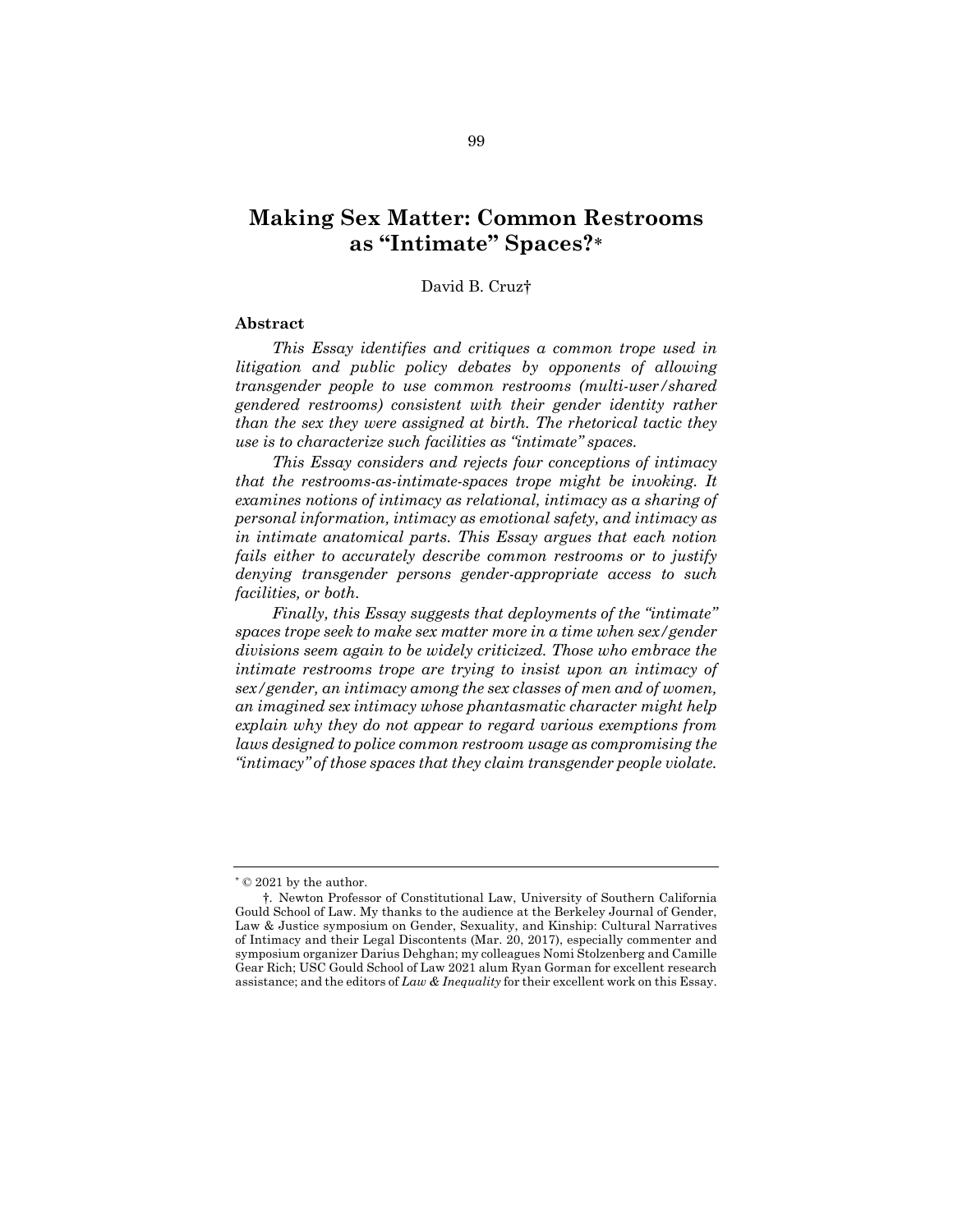### **Introduction**

On February 19, 2021, the Gloucester County School Board (the School Board) returned to the Supreme Court of the United States once again to seek certiorari in its litigation with Gavin Grimm over his access as a transgender person to gendered restrooms consistent with his gender identity.<sup>1</sup> Gavin, a young transgender man, sued the School Board in 2015, after his sophomore year of high school, when it adopted a policy stripping him of his access to the boys' restroom.2 He argued that the School Board's policy violated his rights under Title IX of the Education Amendments of 1972 (Title IX), which forbids sex discrimination in educational programs receiving federal funding, and under the Equal Protection Clause.3 He initially secured a preliminary injunction in June of 2016, but the Supreme Court stayed it later that summer4 and granted certiorari in October.5 The U.S. Court of Appeals for the Fourth Circuit had deferred to the Obama-era Department of Education's interpretation of Title IX as requiring transgender students be allowed to use gendered restrooms consistent with their gender identity,6 but that guidance was withdrawn just 33 days into the Trump administration.7 Thereafter the Supreme Court, in March of 2017, vacated the judgment below and remanded the case for further consideration by the Court of Appeals in light of that withdrawal.8 Ultimately, the Court of Appeals held, in August of 2020, that the School Board had violated Grimm's rights under both Title IX and the Equal Protection Clause.9 It is this Fourth Circuit decision for which the School Board sought Supreme Court review, but the Court rebuffed its efforts in June of 2021.10

Gavin Grimm's case is perhaps the most high-profile litigation involving conflicts over restroom use by transgender people. But in

7*. Id.*

<sup>1.</sup> Petition for a Writ of Certiorari, Gloucester Cnty. Sch. Bd. v. Grimm, 141 S. Ct. 2878 (2021) (Mem.) (No. 20-1163), 2021 WL 723101.

<sup>2.</sup> Grimm v. Gloucester Cnty. Sch. Bd*.*, 302 F. Supp. 3d 730, 736–38 (E.D. Va. 2018).

<sup>3</sup>*. Id.* at 738.

<sup>4.</sup> Gloucester Cnty. Sch. Bd. v. G.G. ex rel. Grimm, 136 S. Ct. 2442 (2016) (Mem.).

<sup>5.</sup> Gloucester Cnty. Sch. Bd. v. G.G. ex rel. Grimm, 137 S. Ct. 369 (2016) (Mem.). 6*. Grimm*, 302 F. Supp. 3d at 740.

<sup>8.</sup> Gloucester Cnty. Sch. Bd. v. G.G. ex rel. Grimm, 137 S. Ct. 1239 (2017) (Mem.).

<sup>9.</sup> Grimm v. Gloucester Cnty. Sch. Bd*.*, 972 F.3d 586 (4th Cir. 2020).

<sup>10.</sup> Gloucester Cnty. Sch. Bd. v. Grimm, 141 S. Ct. 2878 (June 28, 2021).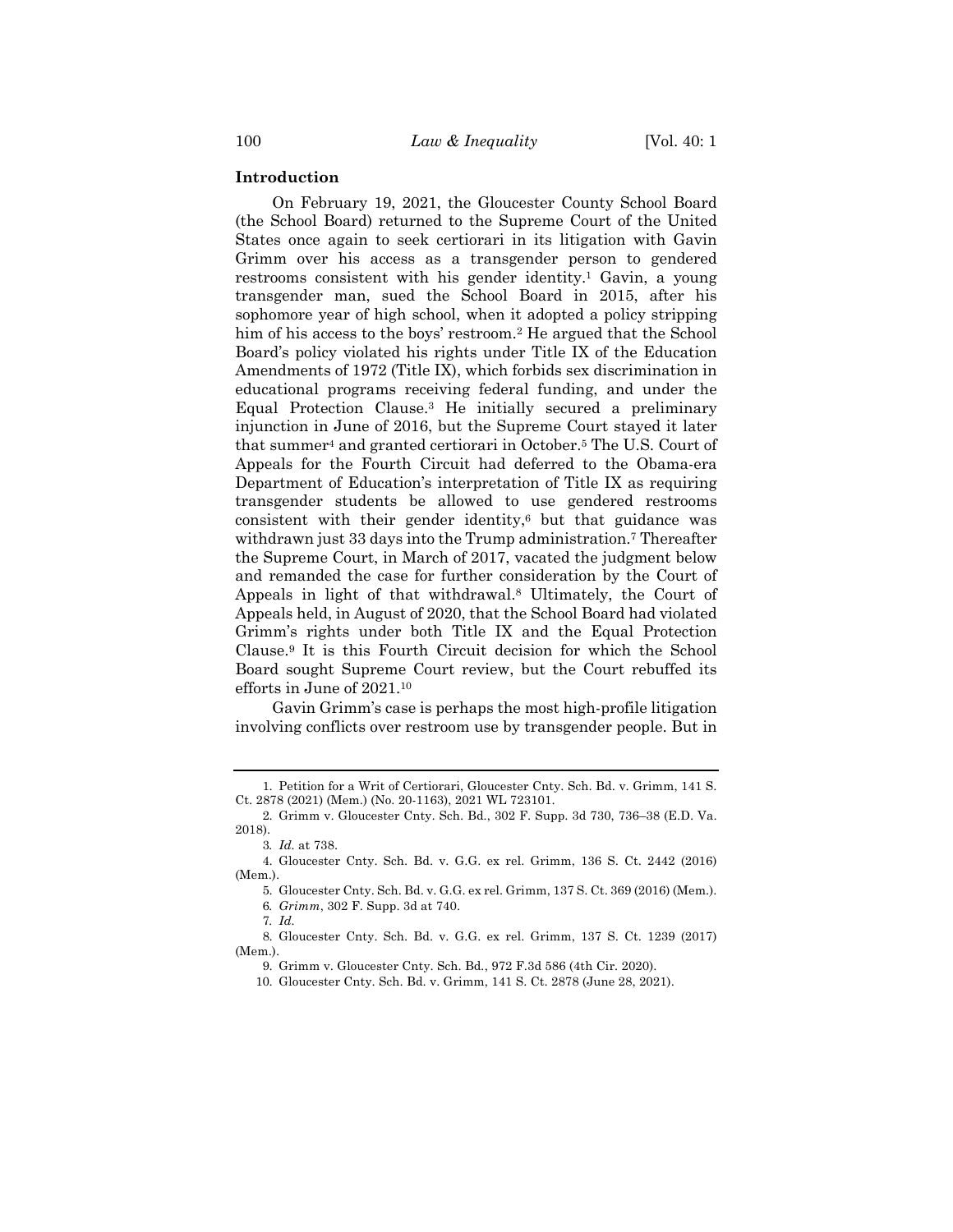recent years, the issue of transgender persons' access to gendered, multi-user restrooms—which this Essay will call "common restrooms" (or sometimes just "restrooms")—consistent with their gender identity—which I'll question-beggingly refer to as "genderappropriate" or "appropriate access"—has been an extremely contentious one in the United States.11 Opponents of such usage, denominated here as "opponents" for convenience, have deployed a variety of rhetorical moves. The focus of this Essay is the common assertion by opponents that restrooms are "intimate spaces," and therefore, by reasoning often apparently left implicit, that transgender persons should not be permitted to use restrooms consistent with their gender identity.

After introducing the issue further, this Essay will recount a small sample of the restrooms-as-intimate trope. It will then take up different possible meanings of "intimate" in this context: intimacy as relational, as a sharing of personal information, as emotional safety, and as in intimate anatomical parts. This Essay will also show that these conceptions of "intimacy" fail to either accurately describe common restrooms or justify denying transgender persons gender-appropriate access to such facilities, or both. Lastly, this Essay will address what may lie at the root of the proliferating invocation of the restrooms-as-intimate trope.

# **I. Deployments of the Common-Restrooms-as-Intimate Trope**

Other than, perhaps, the restroom provision of North Carolina's HB2,12 which was but one part of an extremely pernicious anti-civil-rights law,13 probably the most high-profile restroom

<sup>11.</sup> Michael Lipka, *Americans Are Divided Over Which Public Restroom Transgender People Should Use*, PEW RSCH. CTR. (Oct. 3, 2016), https://www.pewresearch.org/fact-tank/2016/10/03/americans-are-divided-overwhich-public-bathrooms-transgender-people-should-use/ [https://perma.cc/DE5U-LXGT].

<sup>12.</sup> 2016 N.C. Sess. Laws 3. HB2 required government buildings including public schools and universities to sex-segregate multi-user restrooms and locker rooms, and to limit access to such facilities by "biological sex." *Id.* at §§ 1.1–1.3. HB2's full title is "An Act to Provide for Single-Sex Multiple Occupancy Bathroom and Changing Facilities in Schools and Public Agencies and to Create Statewide Consistency in Regulation of Employment and Public Accommodations." 2016 N.C. Sess. Laws 3.

<sup>13.</sup> For example, HB2 repealed the municipal laws of Charlotte and six other local governments that prohibit sexual orientation and gender identity discrimination, and preempts any such local laws that might in the future be adopted. *Id.* § 3.1. As originally enacted, it eliminated private employees' ability to sue to vindicate their state law rights against discrimination based on race, national origin, religion, color, age, or sex. *Id.* at § 3.2; *see generally* Brian Clarke, *Employment Law Easter Eggs in North Carolina's HB 2*, PRAWFSBLOG (Mar. 29, 2016, 8:00 AM),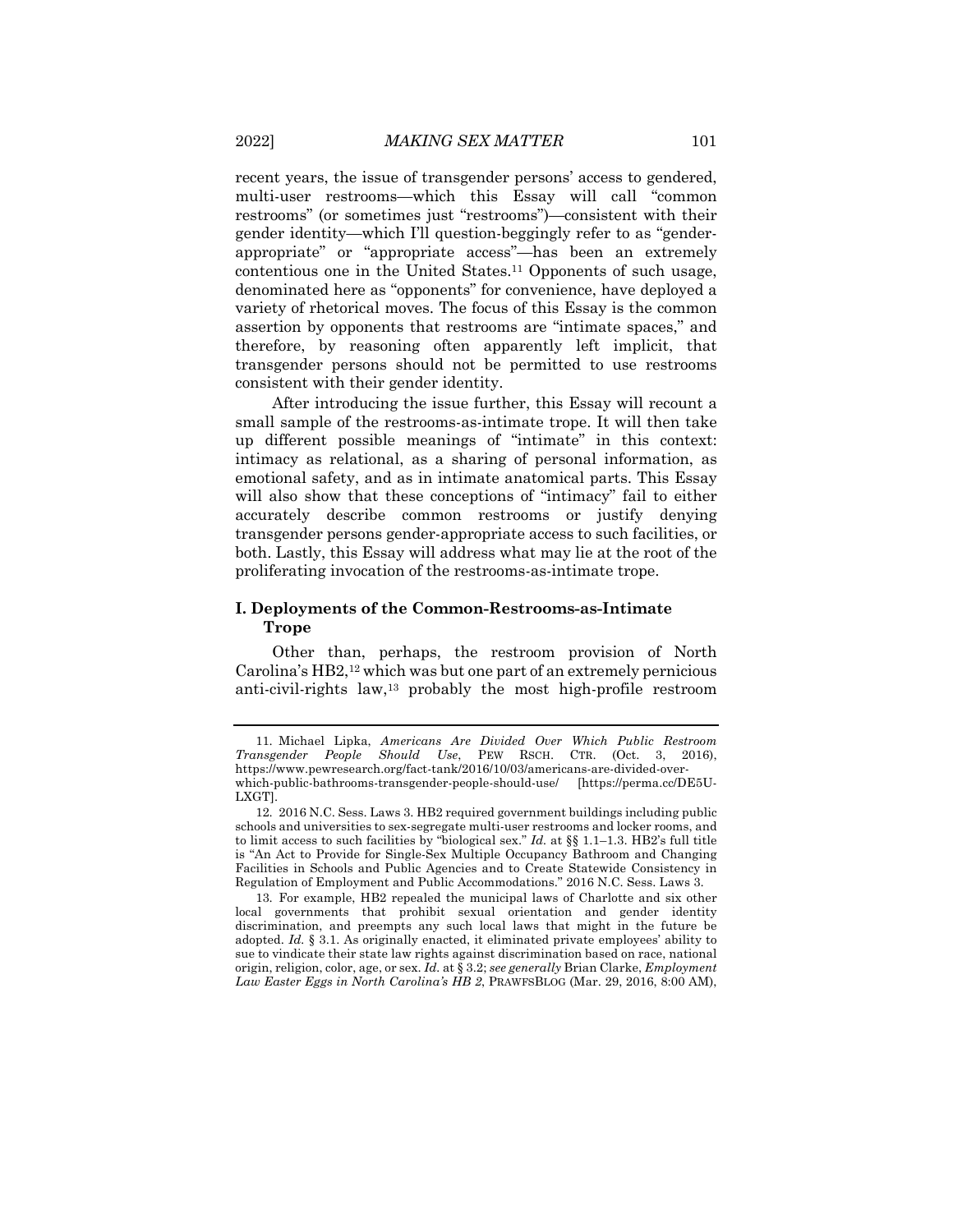dispute came out of Virginia, the home of high school student and transgender boy Gavin Grimm, as noted in the Introduction.14 Although he initially used the boy's restroom without incident,<sup>15</sup> complaints, seemingly originating from some parents, led the School Board to adopt a policy limiting restroom use by the undefined notion "biological gender."16 As a result of this policy, Gavin was barred from using the common restrooms reserved for boys at his school.17 He sued and secured a preliminary injunction from the Fourth Circuit on his claim under Title IX,18 but the Supreme Court stayed that order and granted certiorari.19 After the Education and Justice Departments under Trump withdrew the Guidance that had interpreted Title IX to protect appropriate restroom access for transgender students,20 the Supreme Court vacated the lower court's decision and remanded the case for fresh consideration.21

The School Board's final certiorari petition invoked the common-restrooms-as-intimate trope twice. First, referring to "restroom facilities" separated "on the basis of sex," the petition insisted that "[t]he biological differences between the sexes allow government officials to separate men and women *in such intimate spaces*."22 Then, using quotation marks carefully to allow it to deploy the adjective without technically (mis)representing that the Supreme Court itself has embraced that characterization of common restrooms, the petition writes: "This Court has already recognized the need to 'afford members of each sex privacy from the other sex' in *intimate settings*."23

The School Board's earlier Supreme Court brief, and those of many of its amici, profligately deployed the "intimate" spaces trope. From its first page the School Board sought to frame the case with the trope: the School Board claimed that Title IX embodies the principle "that *in intimate settings* men and women may be

https://prawfsblawg.blogs.com/prawfsblawg/2016/03/employment-law-easter-eggsin-north-carolinas-hb-2.html [https://perma.cc/4FWU-LEMQ].

<sup>14</sup>*. See* Grimm v. Gloucester Cnty. Sch. Bd., 302 F. Supp. 3d 730 (E.D. Va. 2018).

<sup>15</sup>*. Id.* at 737–38.

<sup>16</sup>*. Id.* at 738.

<sup>17</sup>*. Id.*

<sup>18</sup>*. Id.* (citing 20 U.S.C. § 1681(a)).

<sup>19</sup>*. Id.* at 740.

<sup>20</sup>*. Id.*

<sup>21</sup>*. Id.*

<sup>22.</sup> Petition for a Writ of Certiorari, *supra* note 1, at 31 (emphasis added).

<sup>23</sup>*. Id.* at 32 (emphasis added) (quoting United States v. Virginia, 518 U.S. 515, 550 n.19 (1996)).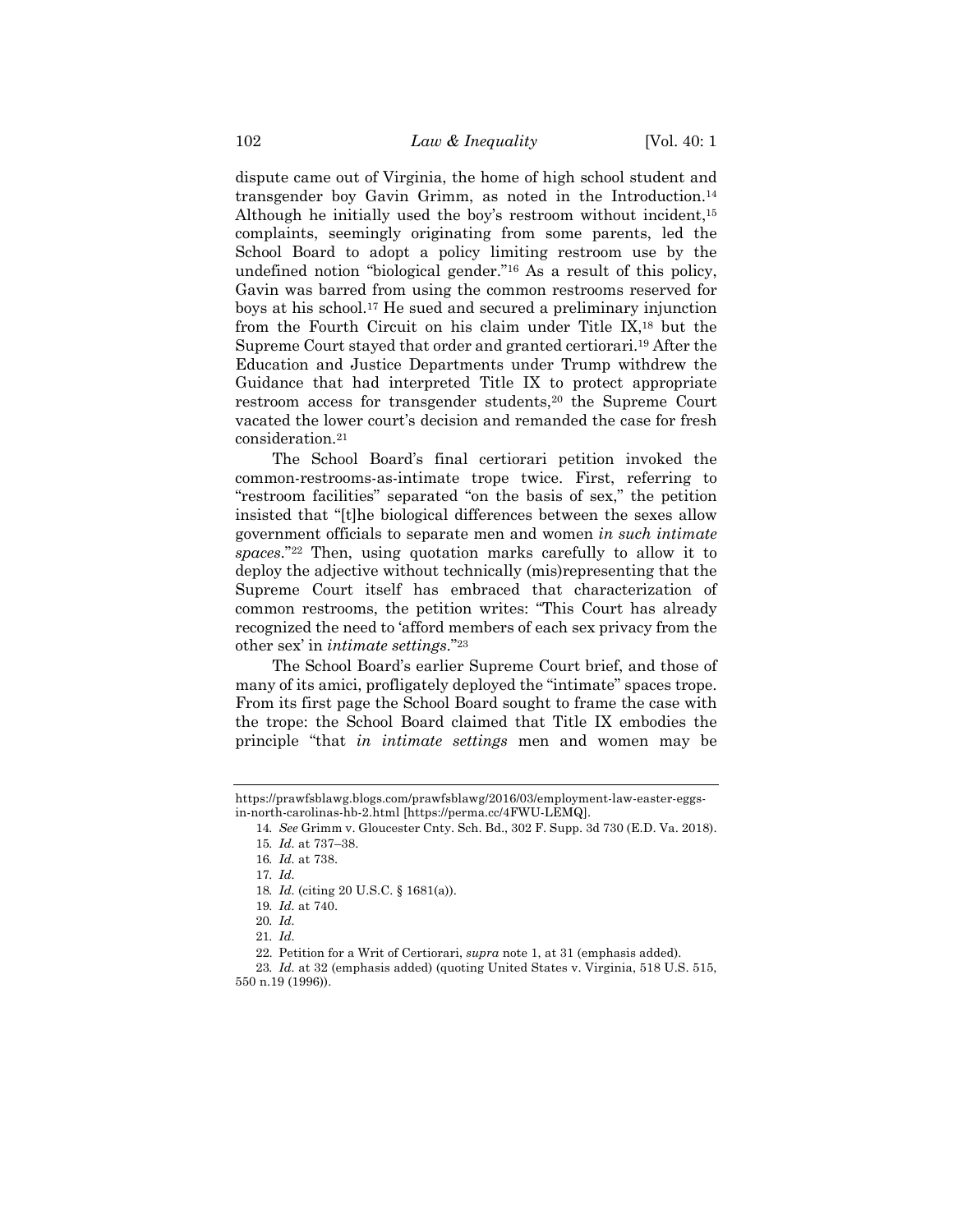separated 'to afford members of each sex privacy from the other sex.'"24 Citing an influential 1971 law journal article that sought to support the proposed Equal Rights Amendment to the Constitution by limiting its scope in some respects, the School Board creatively invoked *Griswold v. Connecticut*, a case about "marital bedrooms," for the importance of privacy rights "in *intimate facilities* such as 'public rest rooms[.]'"25 The brief repeated this "intimate facilities" characterization when it claimed that a requirement that transgender persons be allowed appropriate restroom access would lead either to the abolition of what Jacques Lacan<sup>26</sup> called "urinary segregation,"27 or to unseemly, case-by-case excretory admissibility determinations, in my own terminology.

Alliance Defending Freedom, the School Board's amicus and architect of much anti-LGBTQ+ litigation,28 and two anti-LGBTQ+ groups, the National Organization for Marriage and the Center for Constitutional Jurisprudence, repeatedly characterized restrooms as "intimate facilities" in their Supreme Court briefs.29 Additional amici of the School Board, the National School Boards Association and the School Superintendents Association, similarly characterized restrooms as "intimate settings."30 Politicians and government officials used the intimacy trope in amicus briefs as well: eighty members of the United States Senate and House of Representatives characterized restrooms as "intimate facilities,"31

31. Brief for Members of Congress as Amici Curiae in Support of Petitioner,

<sup>24.</sup> Brief of Petitioner at 1, *Gloucester Cnty. Sch. Bd.*, 302 F. Supp. 3d 730 (No. 16-273) (emphasis added) (quoting United States v. Virginia, 518 U.S. at 550 n.19).

<sup>25</sup>*. Id.* at 7 (emphasis added) (quoting Barbara A. Brown, Thomas I. Emerson, Gail Falk & Ann E. Freedman, *The Equal Rights Amendment: A Constitutional Basis for Equal Rights for Women*, 80 YALE L.J. 871, 900–01 (1971) (citing Griswold v. Connecticut, 381 U.S. 479 (1965))). I note, though, that Brown et al., while relying on the right of privacy, do not label public restrooms "intimate facilities."

<sup>26.</sup> Mary Anne Case, *Why Not Abolish Laws of Urinary Segregation?*, *in* TOILET: PUBLIC RESTROOMS AND THE POLITICS OF SHARING 211, 213 (Harvey Molotch & Lauren Norén eds., 2010) (quoting Jacques Lacan, *The Agency of the Letter in the Unconscious or Reason Since Freud*, 36/37 YALE FRENCH STUD.: STRUCTURALISM 112, 118 (1966)).

<sup>27.</sup> Brief of Petitioner, *supra* note 24, at 21–22.

<sup>28</sup>*. Alliance Defending Freedom*, SPLC, https://www.splcenter.org/fightinghate/extremist-files/group/alliance-defending-freedom HYUF].

<sup>29.</sup> Brief of Amicus Curiae Alliance Defending Freedom in Support of Petitioner, Gloucester Cnty. Sch. Bd. v. G.G., 137 S. Ct. 1239 (2017) (No. 16-273), 2017 WL 219353, at \*4–5, \*17; Brief of Amici Curiae National Organization for Marriage and Center for Constitutional Jurisprudence in Support of Petitioner, *Gloucester Cnty. Sch. Bd.*, 137 S. Ct. 1239 (No. 16-273), 2017 WL 167307, at \*1, \*4.

<sup>30.</sup> Amici Curiae Brief of the National School Boards Association and AASA The School Superintendents Association In Support of Petitioner, *Gloucester Cnty. Sch. Bd.*, 137 S. Ct. 1239 (No. 16-273), 2017 WL 128356, at \*16.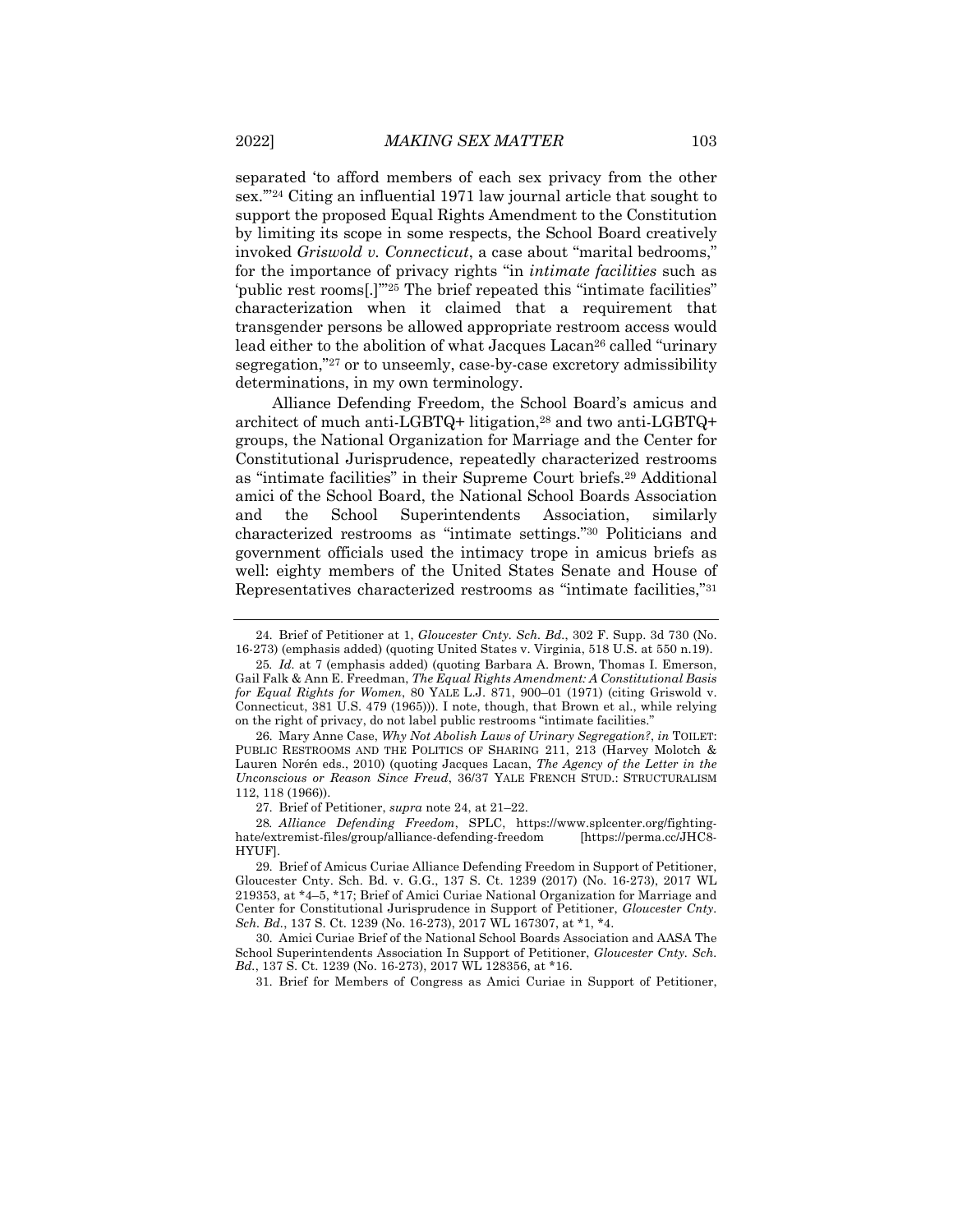as did U.S. Commission on Civil Rights conservatives Gail Heriot and Peter Kirsanow,32 and an FBI agent and a sheriff writing as "public safety experts."33 Two nominally neutral amicus briefs nonetheless supporting the exclusion of transgender girls and women from women's restrooms characterized those restrooms as "intimate space"34 or "intimate settings."35

One also sees the common-restrooms-as-intimate trope in other litigation over access by transgender persons. The Highland School District Board of Education repeatedly characterized girls' restrooms as "intimate facilities"36 or "intimate environments."37 The eleven states led by Texas that sued the federal government and persuaded a receptive court<sup>38</sup> to enjoin enforcement of the federal government's Guidance for how to treat transgender students characterized restrooms as "intimate areas."39 North Carolinians for Privacy challenged that now-withdrawn Guidance, characterizing restrooms as both "intimate environments"40 and "intimate, vulnerable settings,"41 as did the plaintiff organization Students and Parents for Privacy.42

34. Brief of Amicus Curiae David Boyle in Support of Neither Party, *Gloucester Cnty. Sch. Bd.*, 137 S. Ct. 1239 (No. 16-273), 2017 WL 344432, at \*1, \*3.

35. Brief of Amicus Curiae Safe Spaces for Women Supporting Neither Party, *Gloucester Cnty. Sch. Bd.*, 137 S. Ct. 1239 (No. 16-273), 2017 WL 74871, at \*1–2.

36. Verified Complaint for Declaratory and Injunctive Relief at ¶¶ 3, 228, Bd. of Educ. v. U.S. Dep't of Educ., 208 F. Supp. 3d 850 (S.D. Ohio 2016) (No. 2:16-cv-524); Reply in Support of Plaintiff's Motion for Preliminary Injunction at 18, *Bd. of Educ.*, 208 F. Supp. 3d 850 (No. 2:16-cv-524).

37. Verified Complaint for Declaratory and Injunctive Relief, *supra* note 36, at ¶ 32.

38*. See* Emma Platoff, *By Gutting Obamacare, Judge Reed O'Connor Handed Texas a Win. It Wasn't His First Time.*, TEX. TRIB. (Dec. 19, 2018), https://www.texastribune.org/2018/12/19/reed-oconnor-federal-judge-texas-

obamacare-forum-shopping-ken-paxton/ [https://perma.cc/52MK-8DH3] (discussing the Texas Attorney General's Office's affinity for filing suit in O'Connor's district).

39. Plaintiffs' Reply in Support of Application for Preliminary Injunction at 14, Texas v. United States, No. 7:16-cv-00054-O (N.D. Tex. Aug. 3, 2016).

40. Complaint for Declaratory and Injunctive Relief at ¶ 58, N. Carolinians for Privacy v. U.S. Dep't of Just., No. 5:16-cv-00845 (E.D.N.C. May 10, 2016).

41*. Id.* at ¶¶ 121, 202–03, 205.

42. Verified Complaint for Injunctive and Declaratory Relief at ¶ 263, Students and Parents for Privacy v. U.S. Dep't of Just., No. 1:16-cv-4945 (N.D. Ill. May 4, 2016).

*Gloucester Cnty. Sch. Bd.*, 137 S. Ct. 1239 (No. 16-273), 2017 WL 192763, at \*12.

<sup>32.</sup> Brief of Gail Heriot & Peter Kirsanow, Members, U.S. Commission on Civil Rights, in Their Capacities as Private Citizens as Amici Curiae in Support of Petitioner, *Gloucester Cnty. Sch. Bd.*, 137 S. Ct. 1239 (No. 16-273), 2017 WL 219354, at \*1, \*3, \*5–6, \*22.

<sup>33.</sup> Brief of Amici Curiae Public Safety Experts in Support of Petitioner, *Gloucester Cnty. Sch. Bd.*, 137 S. Ct. 1239 (No. 16-273), 2017 WL 104592, at \*1–2,  $*4, *11.$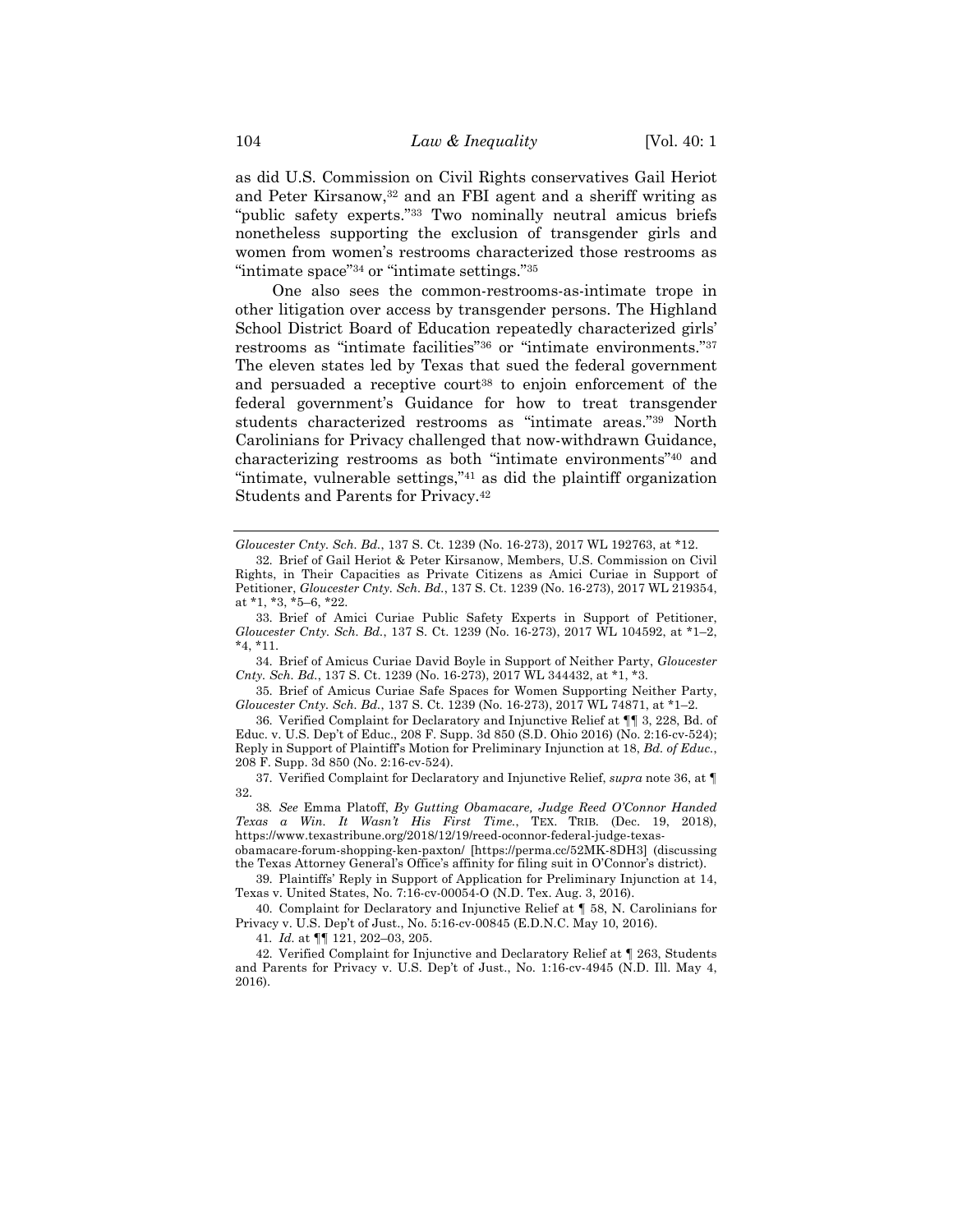And the trope is ubiquitous outside litigation as well. For example, when Texas Lieutenant Governor Dan Patrick and Texas State Senator Lois Kolkhorst unveiled SB6, which would have<sup>43</sup> prevented transgender Texans from using public bathrooms matching their gender identity and which passed the Texas Senate 21-10, Texas Attorney General Ken Paxton praised the bill because "Texans should feel safe and secure when they enter any intimate facility . . . . . "44 Displaying a profound but too common misunderstanding of gender identity, one letter to the editor of the *Wilmington Star News* opined: "The demand that men who decide to 'identify' as a woman be allowed to use *intimate facilities* designated for women only is preposterous and outrageous."45

## **II. Possible Significances of the Common-Restrooms-as-Intimate Trope**

The ubiquity of the common-restrooms-as-intimate trope suggests that its propagators believe it supports their efforts to deny transgender persons appropriate restroom access, whether by providing justification or by framing effects. But is their characterization correct? Are restrooms "intimate" spaces? If so, in what sense? And, even if they are, what would follow from that?

Now, a concept like "intimacy" might not be definable in terms of necessary and sufficient characteristics. Rather, since "the meaning of a word comes from the way a word is used in language,"46 legal privacy scholar Daniel Solove observes that "certain concepts might not share one common characteristic; rather they draw from a common pool of similar characteristics, 'a complicated network of similarities overlapping and criss-crossing: sometimes overall similarities, sometimes similarities of detail."<sup>47</sup> Furthermore, I agree with Ethan Leib that "we probably should not

<sup>43.</sup> The bill was not enacted, and no explicit "bathroom bill" has been enacted in Texas. Emma Platoff, *Dan Patrick Says He Won the Fight Over the Bathroom Bill, but at Schools Not Much Has Changed*, TEX. TRIB. (Jan. 9, 2019), https://www.texastribune.org/2019/01/09/texas-lt-gov-dan-patrick-dismisses-needbathroom-bill-2019/ [https://perma.cc/M9QT-YWAM].

<sup>44.</sup> Bobby Cervantes, *Patrick, Kolkhorst Unveil 'Bathroom Bill' Aimed at Transgender Texans*, HOUS. CHRON. (Jan. 5, 2017), http://www.houstonchronicle.com/news/politics/texas/article/Patrick-Kolkhorstunveil-bathroom-bill-aimed-10838579.php [https://perma.cc/W7CW-A2E6].

<sup>45</sup>*. Letters to the Editor*, WILMINGTON STAR NEWS ONLINE (Apr. 27, 2016) (emphasis added), http://www.starnewsonline.com/opinion/20160427/letters-to-theeditor-april-27 [https://perma.cc/7PR5-7Q2N].

<sup>46.</sup> Daniel J. Solove, *Conceptualizing Privacy*, 90 CAL. L. REV. 1087, 1097 (2002). 47*. Id.* at 1097 (quoting LUDWIG WITTGENSTEIN, PHILOSOPHICAL INVESTIGATIONS §§ 66–67 (G.E.M. Anscombe trans., 1958)).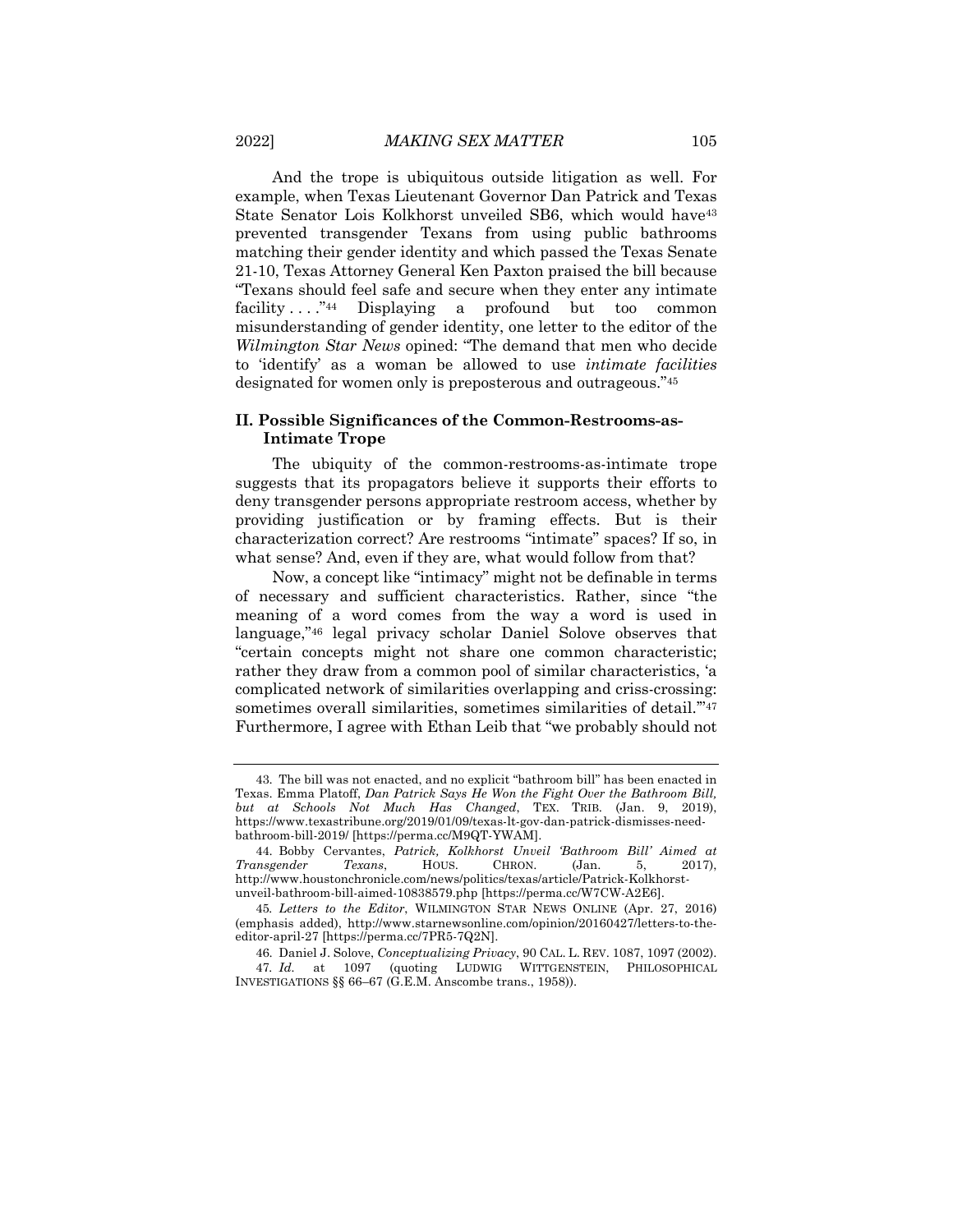collapse all forms of intimacy into one supervening category: the intimacy within a good friendship may be different from the intimacy within the home, which may be different from the intimacy at the workplace."48 But it is not clear that restrooms should be adjudged "intimate" in any conception of the term. Conceptions of intimacy as relational, as a sharing of personal information, as emotional safety, and as in intimate parts either fail to accurately describe common restrooms or to justify denying transgender persons appropriate access, or both.

#### *A. Common Restrooms and Intimacy as Relational*

One sense of intimacy has to do with interpersonal relationships. To quote Lauren Berlant, the notion of *intimacy* "involves an aspiration for a narrative about *something shared*, a story about both oneself and others . . . ."49 Solove has argued that "[i]ntimacy captures the dimension of the private life that consists of close relationships with others . . . ."50 Philosopher Julie Inness has similarly argued that "intimate matters or acts draw 'their value and meaning from the agent's love, care, or liking.'"51 To comparable effect, legal philosopher Jeff Reiman has argued "that what constitutes intimacy is not merely the sharing of otherwise withheld information, but the context of caring which makes the sharing of personal information significant."52 This conception of intimacy accords with perhaps one of the most famous invocations of the intimate in U.S. constitutional law: *Griswold v. Connecticut*'s declaration that marriage is a relationship "intimate to the degree of being sacred."53

On an understanding of intimacy as relational, restrooms would not generally be intimate spaces. While we may routinely encounter familiar faces in a men's or women's restroom in our schools or workplaces, such repeat players are less likely to be common in the myriad other venues in which we use restrooms (e.g., restaurants, department stores, shopping malls, stadiums,

<sup>48.</sup> Ethan J. Leib, *Work Friends: A Commentary on Laura Rosenbury's* Working Relationships, 35 WASH. U. J.L. & POL'Y 149, 155 (2011).

<sup>49.</sup> Lauren Berlant, *Intimacy: A Special Issue*, 24 CRITICAL INTIMACY 281, 281 (1998).

<sup>50.</sup> Solove, *supra* note 46, at 1124.

<sup>51</sup>*. Id.* at 1122 (quoting JULIE C. INNESS, PRIVACY, INTIMACY, AND ISOLATION 78 (1992)).

<sup>52</sup>*. Id.* (internal quotations omitted) (quoting Jeffrey H. Reiman, *Privacy, Intimacy, and Personhood*, *in* PHILOSOPHICAL DIMENSIONS OF PRIVACY 300, 305 (Ferdinand David Schoeman ed., 1984)).

<sup>53.</sup> Griswold v. Connecticut, 381 U.S. 479, 486 (1965).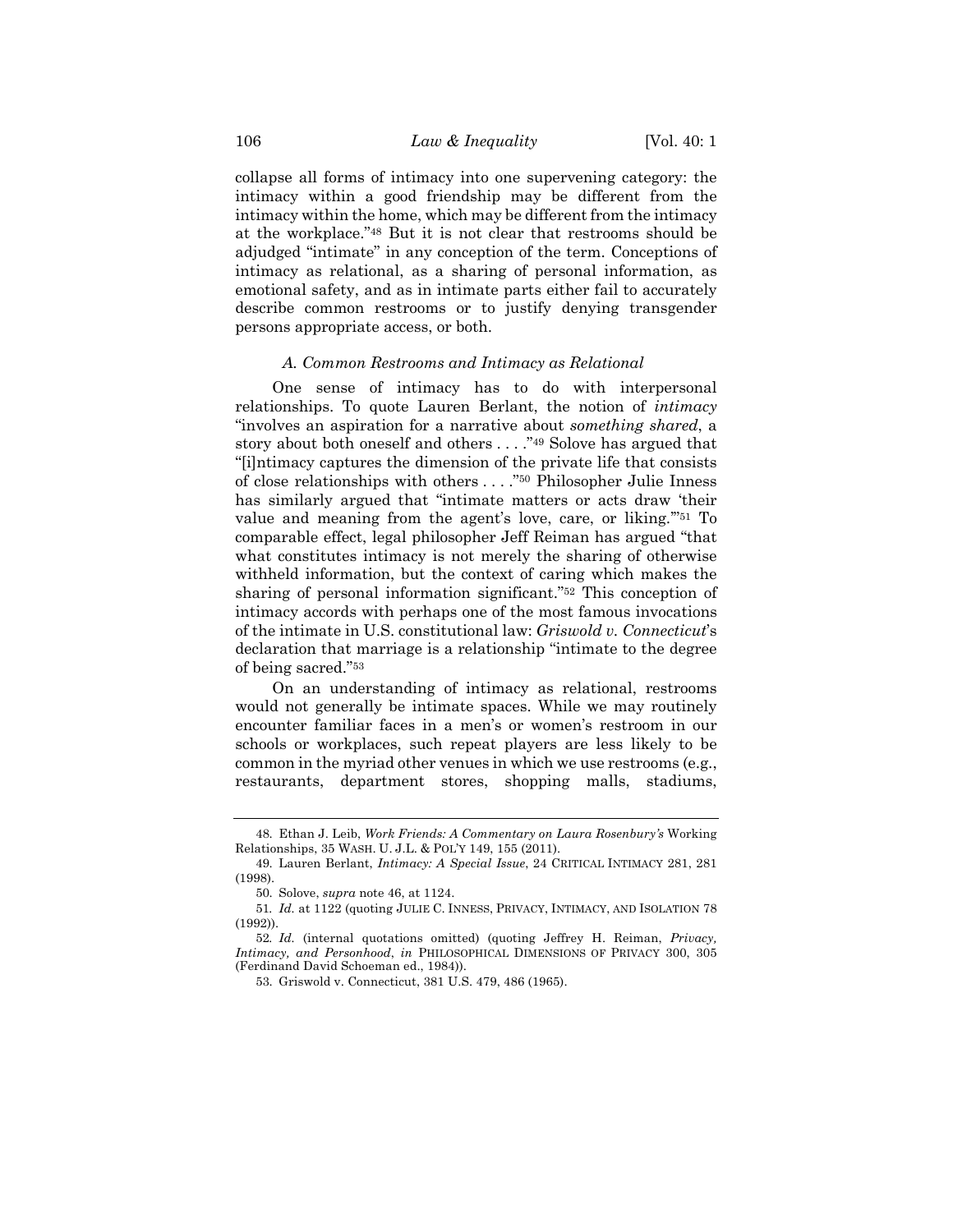courthouses, county clerks' offices, etc.). Rather, restrooms are open to the public, and we routinely share them not with people who might be considered intimates, but with strangers. We do not, I believe, ordinarily consider ourselves to be in close relationships with these to whom we may not speak, with whom we generally are not having sex, with these people whose faces we might not even see as we pass in common restrooms. These are not generally our husbands, wives, spouses, girlfriends, boyfriends, or BFFs, nor does the experience of sharing these multi-user facilities ordinarily result in an intimate bond.

#### *B. Common Restrooms and Intimate Information*

A second, not wholly distinct sense of intimacy has to do with "intimate information." Legal philosopher Charles Fried treats "'intimate' information" as "information necessary to form and foster relationships involving respect, love, friendship, and trust."54 Certainly the state of one's genitalia might be considered "intimate" information—it is information about body parts often considered "intimate" with which physical contact is shared restrictively. But, while recognizing that my knowledge of practices in women's restrooms is overwhelmingly derivative and not first-hand, the general point of restrooms is *not* to share such information.

Indeed, urinal shields in men's restrooms and toilet stalls in men's and women's restrooms are designed precisely to preclude or reduce the sharing of such information. Common restrooms do not conduce self-revelation of that kind. Moreover, most transgender people are not rushing to "share" such "intimate" information about themselves; witness, for example, Janet Mock's rejection of Piers Morgan's questioning her about her anatomical details.55 As transgender people in some of the restroom litigation have argued, it is not sharing restrooms that facilitates sharing of "intimate" information. Rather, it is requirements—such as North Carolina's HB2—that people use restrooms consistent not with their gender identity but with their "biological sex," curiously and positivistically defined as the sex assigned on one's birth certificate,<sup>56</sup> that threaten to out many transgender persons as transgender, implicating their

<sup>54.</sup> Solove, *supra* note 46, at 1111.

<sup>55.</sup> CNN, *Janet Mock Joins Piers Morgan*, YOUTUBE (Feb. 5, 2014), https://www.youtube.com/watch?v=btmMVM23Ekk.

<sup>56</sup>*. See* An Act to Provide for Single-sex Multiple Occupancy Bathroom and Changing Facilities in Schools and Public Agencies and to Create Statewide Consistency in Regulation of Employment and Public Accommodations, N.C. Session Law 2016-3, § 1.2 (Mar. 23, 2016) (adding G.S. 115C-521.2(a)(1) to state law).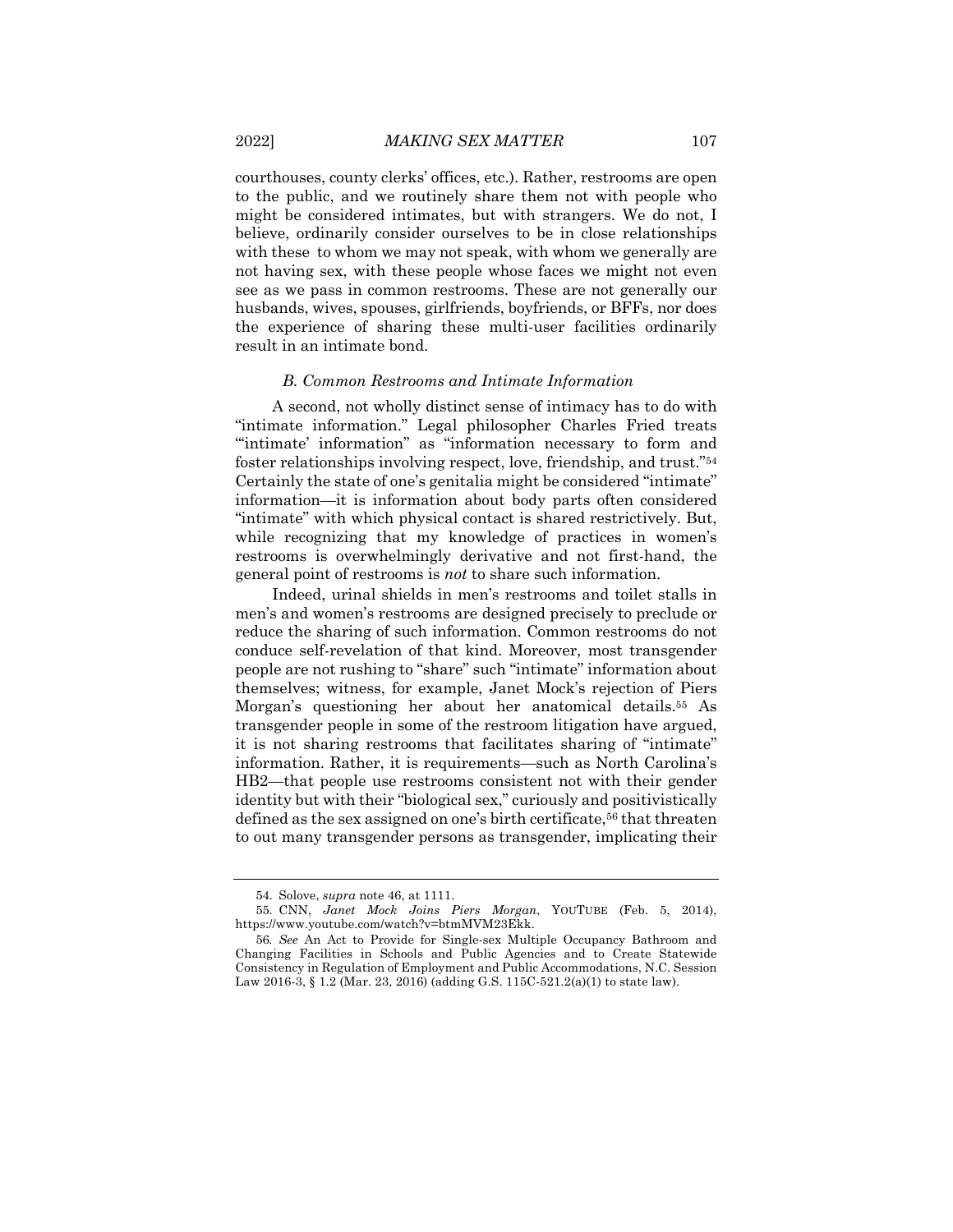birth anatomy and breaching the secrecy with which people often treat their genitals.

#### *C. Common Restrooms and Intimacy as Emotional Refuge*

Nor does a conception of intimacy as "emotional safety" succeed in rendering common restrooms "intimate" spaces, *pace* such appeals in various disputes over transgender persons' restroom access. Washington State Representative Luanne Van Werven, for example, argued that the now-withdrawn Obama administration Education Department/Department of Justice Guidance invaded the privacy of cisgender<sup>57</sup> persons by "[m]aking children, the elderly and the disabled share restrooms . . . with the opposite sex" when they "deserve to feel safe in intimate settings . . . . "<sup>58</sup> She was appealing to a notion of intimacy as emotional safety. Therapist Thomas Fitzpatrick has argued that "emotional safety is intimacy, the thing we most seek in a relationship."59 Yet these are not feelings common restrooms routinely arouse. They are too often not comforting, but rather unclean, odoriferous, and harshly or otherwise ill-lit. Moreover, the very fact that defenders of denying appropriate access to transgender persons rely on safety as justification, or rather, rationalization—acknowledging that batteries and other serious crimes do occur in common restrooms—makes common restrooms, like so many other spaces public or private, places of risk, not safety.

To the extent that (some) women may conceive of common restrooms as a "safe space" or "haven," "a place to escape from a

<sup>57.</sup> "Cisgender" commonly refers to persons whose gender identity matches the sex assigned to them at birth, the complement of transgender persons. *See, e.g.*, Sophie Saint Thomas, *What Does It Mean to Be Cisgender?*, COSMOPOLITAN (Nov. 24, 2018), https://www.cosmo.ph/relationships/cisgender-meaning-definition-src-intl% 20-a898-20181124?ref=feed\_1 [https://perma.cc/6JSJ-TB8V]

<sup>(&</sup>quot;[C]isgender . . . means you agree . . . with the gender you were assigned at birth." (internal quotations omitted) (quoting Jimanekia Eborn, sex educator and trauma specialist)); *see also* A. Finn Enke, *The Education of Little Cis: Cisgender and the Discipline of Opposing Bodies*, *in* TRANSFEMINIST PERSPECTIVES IN AND BEYOND TRANSGENDER AND GENDER STUDIES 60, 61 (Anne Enke ed., Temple University Press 2012) (recounting use of "cisgender to describe the condition of staying with birth-assigned sex, or congruence between birth-assigned sex and gender identity").

<sup>58</sup>*. Rep. Luanne Van Werven Says New Transgender Restroom, Locker Room Rule Needs to be Repealed*, WASH. STATE HOUSE REPUBLICANS (Jan. 7, 2016), https://luannevanwerven.houserepublicans.wa.gov/2016/01/07/rep-luanne-vanwerven-says-new-transgender-restroom-locker-room-rule-needs-to-be-repealed/ [https://perma.cc/7EV6-Q2HW].

<sup>59.</sup> Thomas C. FitzPatrick, *Making Marriage Work*, 87 MICH. BAR J. 42, 43 (2008).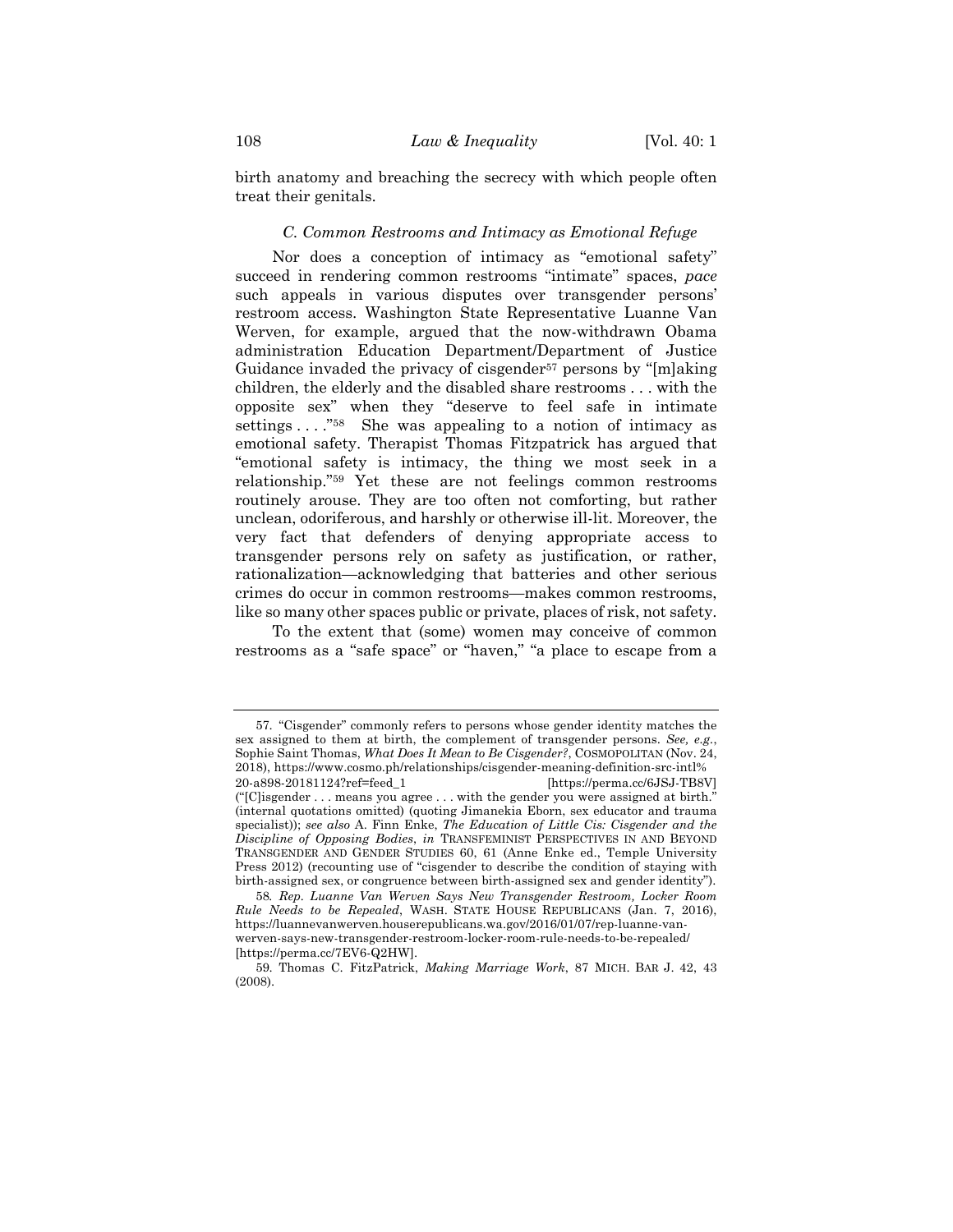browbeating boss or importunate suitor,"60 feminist legal scholar Mary Anne Case's responses seem apt. First, Professor Case has observed that "at least for some, the colored restroom could serve much the same function in the Jim Crow South,"61 and that notions of contamination underlie both forms of restroom segregation, racial and gendered.<sup>62</sup> Further, Case notes that "[a] woman can escape her boss in the office women's room only if the bosses are men. The flip side of this safe space for female subordinates is a safe space for male bosses, free from the intrusion of women seeking professional advancement."63 For women with woman bosses, however, restrooms are scant haven.<sup>64</sup> Similarly, though Case does not make this point in exact terms, respite from "suitors" is only available in common restrooms from suitors of a different sex; a women's restroom *simpliciter* shields no woman from a female suitor, just as a men's room without more shields no man from a male suitor.65

So, to the extent there may be some emotional safety aspect to common restrooms, it trades on occupational sex stratification and on the privileging of different-sex dating and the interests of heterosexually-identified persons over same-sex dating or the interests of gay, lesbian, and bisexual persons. Neither such oversimplification of the gendered contours of workforces nor such naked heterosexism should be understood as a persuasive justification for excluding transgender persons from restrooms consistent with their gender identity, let alone the "exceedingly persuasive justification" demanded of sex-discriminatory laws by equal protection doctrine.66 And, of course more fundamentally, opponents have not explained how affording transgender persons gender-appropriate access would impair any sanctuary function of restrooms.

<sup>60.</sup> Case, *supra* note 26, at 221.

<sup>61</sup>*. Id.*

<sup>62</sup>*. Id.* at 211–12.

<sup>63</sup>*. Id.* at 223.

<sup>64</sup>*. Id.*

<sup>65.</sup> "Suitor" may be too romantic a term to describe some persons who may be looking primarily to have sex with the social "refugee" at issue.

<sup>66</sup>*. See* United States v. Virginia, 518 U.S. 515, 524 (1996) (reiterating that government must provide an exceedingly persuasive justification to sustain action based on sex classifications challenged as denying equal protection (citing Mississippi Univ. for Women v. Hogan, 458 U.S. 718, 724 (1982))).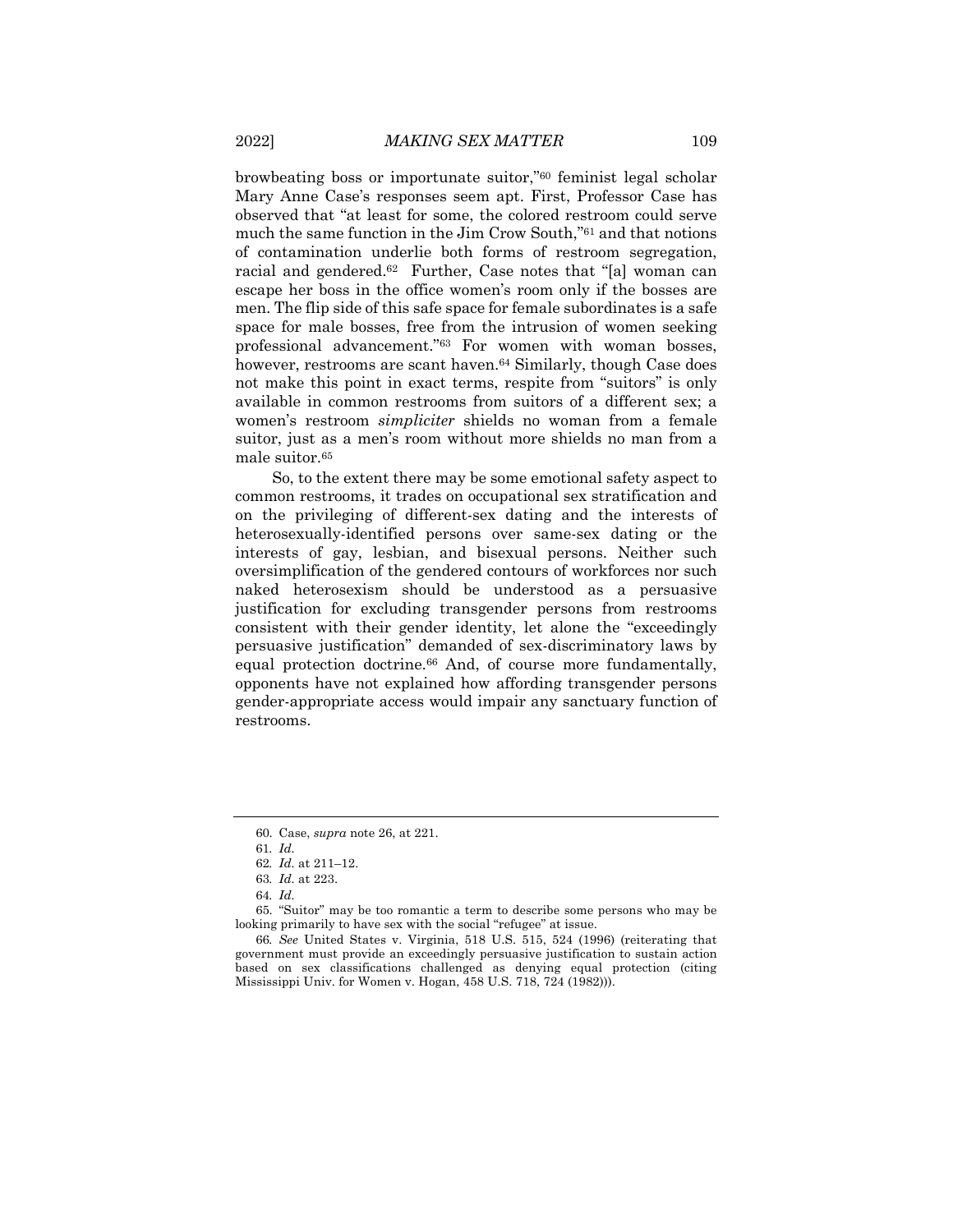#### *D. Common Restrooms and "Intimate Parts"*

Now, there is also a sense of "intimate" that refers to certain anatomical parts of persons, most particularly genitalia but also female breasts, sometimes anuses, and perhaps buttocks.67 For example, in her article *Plotting Privacy as Intimacy*, Heidi Reamer Anderson treats "bodily intimacy" as an important "objective indicator[]" of intimacy,68 though she too talks about "intimate body parts"69 without defining them or explaining in what sense these parts are intimate. Professor Anderson does assert, without defense, that "sexual organs" (by which I'm guessing maybe she means genitalia, though there is a question whether she also would include bodily parts such as Fallopian tubes) are "the most intimate of body parts."70 Are common restrooms "intimate spaces" because most people who use them for excretion do so using what might be considered "intimate" body parts?

I think not. Again, the point of common bathroom architecture and U.S. custom is that we excrete in private. Setting aside trough urinals, which are not provided in women's rooms (if built as such) and which we would not expect those transgender men with genitalia traditionally regarded as female to use, restrooms facilitate shielding one's genitalia (and one's buttocks and anus) from view. If the mere thought that a transgender person with genitalia or "intimate parts" different from one's own might be using a neighboring stall upsets a person, it is hard to see why the law ought to throw its weight behind such literally disturbed thoughts. Transgender and gender-nonconforming people have reported the hostility they've faced when using restrooms deemed "proper" for them based on sex assigned at birth.71 Regardless of these harms,

<sup>67.</sup> None of the federal Fourth Amendment cases I've found that use the terms "intimate parts" or "intimate body parts" actually define the phrases, nor do the few state statutes I've examined. There's even a question in case law whether internal organs should be considered intimate body parts subject to special Fourth Amendment protection.

<sup>68.</sup> Heidi Reamer Anderson, *Plotting Privacy as Intimacy*, 46 IND. L. REV. 311, 315 (2013).

<sup>69</sup>*. Id.* at 319.

<sup>70</sup>*. Id.* at 326.

<sup>71.</sup> Zack Ford, *Study: Transgender People Experience Discrimination Trying to Use Bathrooms*, THINK PROGRESS (June 26, 2013), https://archive.thinkprogress.org/ study-transgender-people-experience-discrimination-trying-to-use-bathrooms-34232263e6b3/ [https://perma.cc/K6WK-ZJVA] (citing a study demonstrating that 70% of transgender individuals in the Washington, D.C., area experienced some form of discrimination or harassment while using restrooms); Nico Lang, *What It's Like to Use a Public Bathroom While Trans*, ROLLING STONE (Mar. 31, 2016), https://www.rollingstone.com/culture/culture-news/what-its-like-to-use-a-public-

bathroom-while-trans-65793/ [https://perma.cc/2VAZ-AD7T].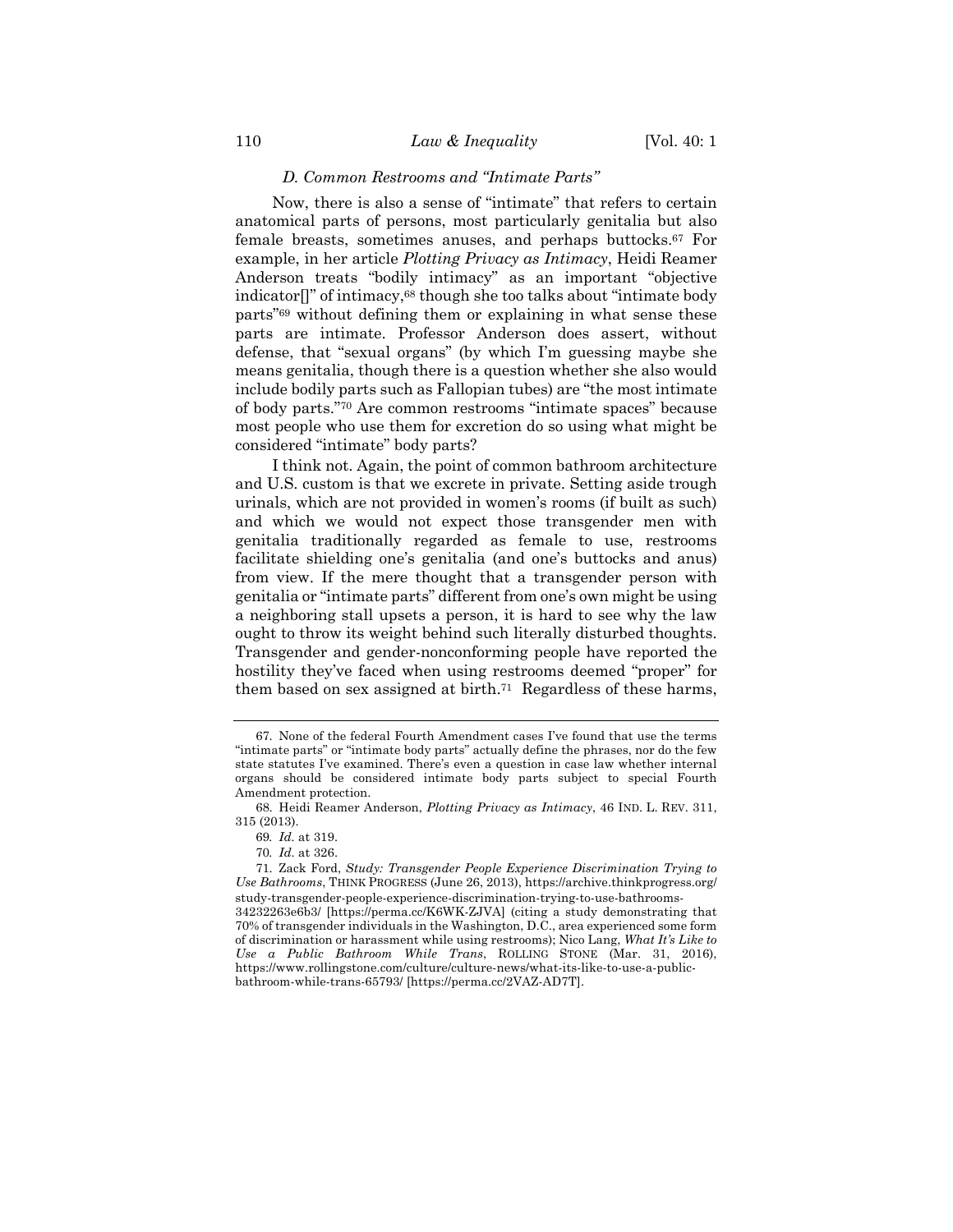to make transgender people use common restrooms inconsistent with their gender identity does not protect the privacy of anyone's "intimate parts."

Water closets are where we closet our excretory activity. One can see how spouses or romantic partners voiding in the presence and in sight of their partner in a bathroom in their home, for example, might be viewed as engaging in intimate activity. And because of the conventionally closeted nature of the activity, one person assisting another with their literal toileting might similarly be adjudged "intimate." But co-presence, so often with strangers, in different stalls in a common restroom does not by itself seem particularly intimate. True, our society has conventions that many such facilities are sex-segregated, but it does not appear that such gendered privacy is protecting "intimacy." "Private" and "intimate" are not the same thing. There are lots of things people may do in private that are not especially intimate, so our traditions of excretory privacy do not mean that tending to one's excretory (by which I mean to include menstrual) needs in stalls in common restrooms is intimate activity.

#### **III. Common Restrooms and "Making Sex Matter"**

Given the failures of numerous ways to try to understand the notion that common restrooms are "intimate spaces," why then are so many opponents of transgender persons' using gender-identityconsistent restrooms invoking "intimacy," characterizing restrooms as "intimate spaces," "intimate settings," or "intimate facilities"? I think it is in part because they know at some level that transgender persons are not, as such, threats to their excretory privacy or any other version of intimacy that might plausibly occur in restrooms. It is not the boundaries of "the private" or even really "the intimate" in any sense that are at stake in questions of who may access which common restrooms under what conditions. It is the boundaries of gender being contested, and continued efforts to instill gendered intimacy within sex-based classes—to make sex matter in a time when sex's social or public significance may seem greatly diminished compared to the past.

Opponents do not accept transgender women as women, or transgender men as men. I know this is obvious on one level just from the terms of these laws, which may, like North Carolina's, provide for the first time a prescriptive definition of the two most commonly perceived sexes72 and preclude local jurisdictions from

<sup>72</sup>*. See, e.g.*, Anne Fausto-Sterling, *The Five Sexes: Why Male and Female are*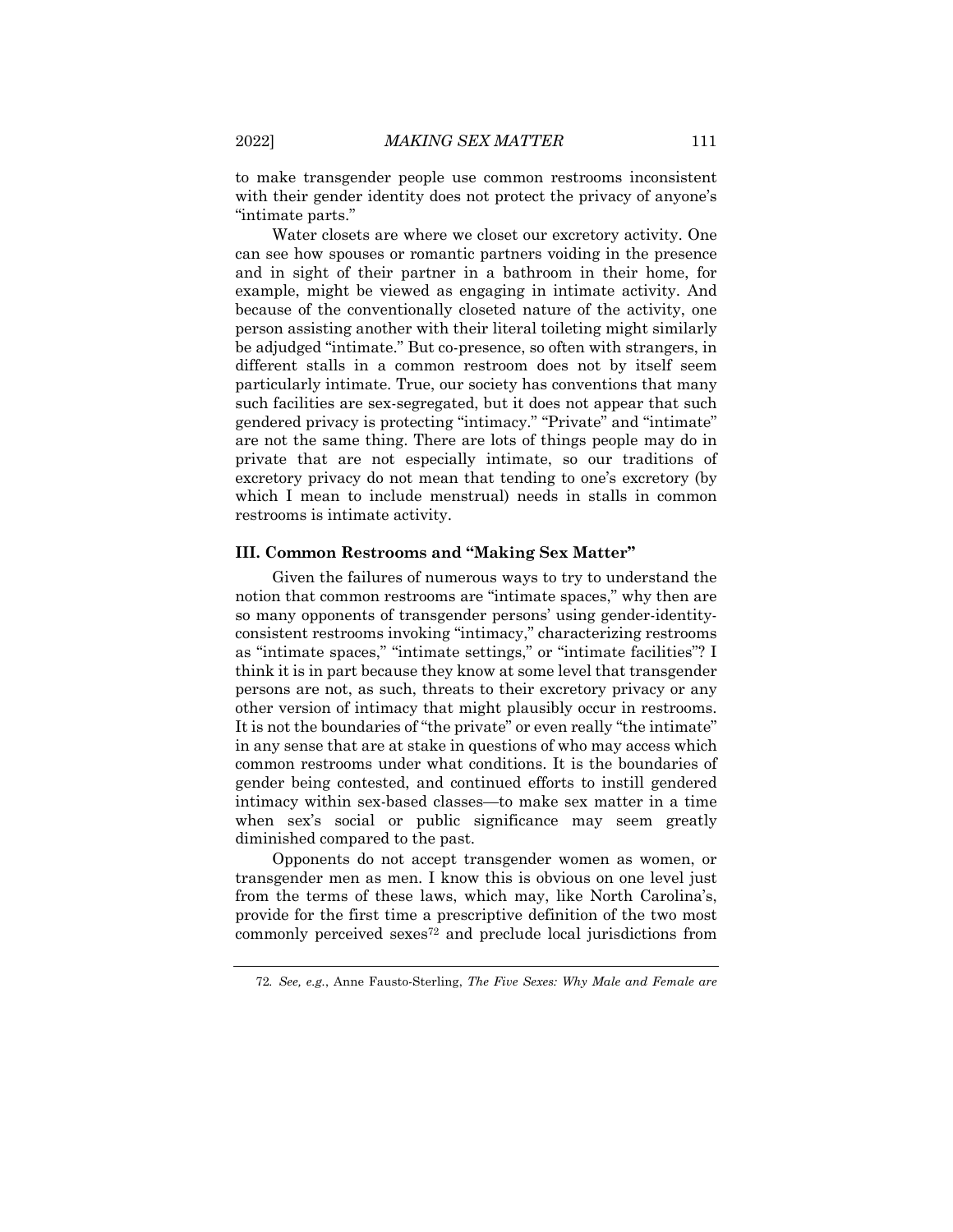embracing a different conception of sex. But I think that the "intimate spaces" trope underscores part of why opponents think sex-segregation is valuable: not just to protect gendered privacy, but gendered intimacy, or rather, the intimacy of gender. It is an intimacy, even if phantasmatic, that one imagines one shares by virtue of a common sex.

Unsurprisingly, laws predicated upon an imagined gendered intimacy are often not ideologically pure. Like most values, the perceived value of gendered intimacy yields when it conflicts sufficiently with the interests of those within the ambit of lawmakers' concern and respect—an attitude which too often is denied to transgender persons. Consider, for example, Texas Senate Bill 6, approved by its Senate though ultimately not signed into law.73 It first would have barred local jurisdictions from regulating use of restrooms and certain other facilities,74 and required public school districts, certain charter schools, local jurisdictions, and state agencies broadly defined75 to restrict their common restrooms and other facilities by "biological sex,"76 defined in oddly positivistic terms as "the physical condition of being male or female, which is stated on a person's birth certificate."77 But a later section of the bill made an exception for parents and authorized caregivers, school employees, and authorized school volunteers "to accompany a student needing assistance in using" common restrooms at schools,78 and allowed a child under age 8 to enter gendered government restrooms with an accompanying person who is caring for the child.79 Other anti-trans bathroom laws, like the one enacted

*Not Enough*, THE SCIENCES, Mar.–Apr. 1993, at 20, 20–25. *But see* Leonard Sax, *How Common Is Intersex? A Response to Anne Fausto-Sterling*, 39 J. SEX RSCH. 174, 174 (2002) (criticizing Fausto-Sterling's definition of intersex and characterization of sex as a continuum rather than a dichotomy).

<sup>73.</sup> S.B. 6, 85th Leg., Reg. Sess. (Tex. 2017). *See supra* note 43 and accompanying text.

<sup>74</sup>*. Id.* at § 3 (adding section 250.008(b) to Chapter 250 of the Texas Local Government Code).

<sup>75</sup>*. See id.* at § 5 (adding section 769.001(8) to Title 9 of the Texas Health and Safety Code).

<sup>76</sup>*. Id.* (adding sections 769.051 and 769.101 to Title 9 of the Texas Health and Safety Code).

<sup>77</sup>*. Id.* (adding section 769.001(1) to Title 9 of the Texas Health and Safety Code).

<sup>78</sup>*. Id.* (adding section 769.053(4) to Title 9 of the Texas Health and Safety Code).

<sup>79</sup>*. Id.* (adding section 769.104(2) to Title 9 of the Texas Health and Safety Code).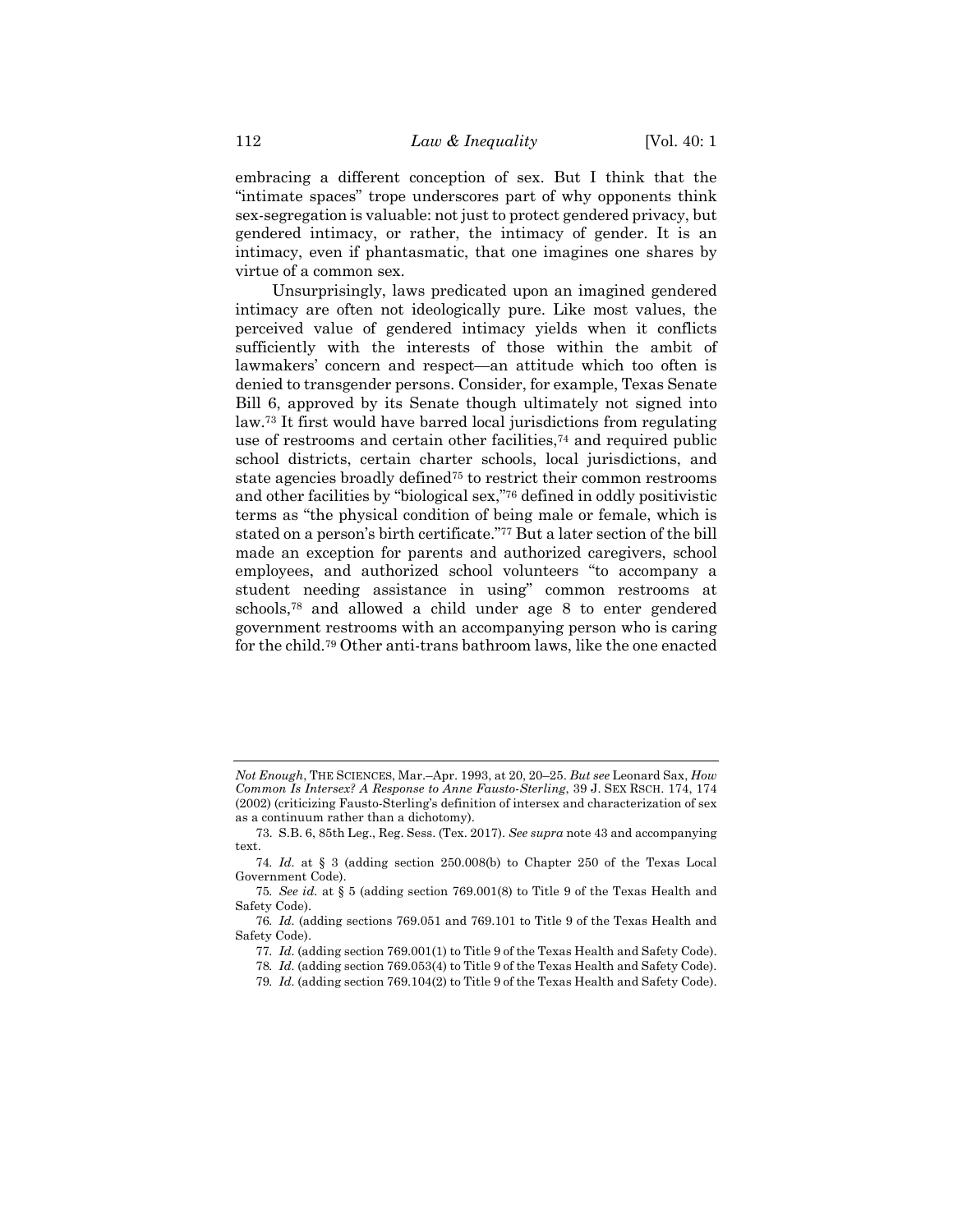for a time in Oxford, Alabama,<sup>80</sup> have contained similar exemptions.<sup>81</sup>

Perhaps "immature" genitalia impair intimacy, real or imagined, less than mature genitalia, and to the extent misplaced fears of sexual molestation have been sincere, that may describe some opponents' feelings. But, strikingly, the Texas school exception as written lets a "biological male" father with mature genitalia accompany his "biological female" daughter into girls' or women's restrooms if she needs assistance using them.82 In general it seems likely that the supporters of these legislative exemptions have not thought through their beliefs about intimacy and restrooms, that they are accustomed to parents taking children into common restrooms regardless of the children's gender, and that, at least as a matter of revealed preferences, they value the convenience of heterosexually-identified parents—whose situations they readily grasp—more than the safety and wellbeing of transgender persons, about whom so many are so ill-informed.

I recognize this next observation likely will be contentious, but these caregiver exemptions from trans-exclusive sex-segregated restroom laws in some ways echo Louisiana's railroad racial segregation law disgracefully upheld by the U.S. Supreme Court in *Plessy v. Ferguson*.83 That statute's first section required passenger railways to provide "equal but separate accommodations for the white, and colored races," and its first and second section required officers of the passenger trains to enforce those exclusions.84 Yet its third section provided an exemption for "nurses attending children of the other race."85 As Justice Harlan recognized in his deeply flawed but important dissent, the statute's overall purpose, "was, under the guise of giving equal accommodation for whites and blacks, to compel the latter to keep to themselves while traveling in railroad passenger coaches."86 The act thereby limited the reach of

<sup>80</sup>*. See* Ashley Fantz, *Anti-trans Bathroom Ordinance Repealed in Oxford, Alabama*, CNN (May 5, 2016), https://www.cnn.com/2016/05/05/us/oxfordtransgender-bathroom-repeal [https://perma.cc/DXA4-EZ5K] (reporting 3-2 repeal of ordinance unanimously adopted the previous week but not yet signed by mayor).

<sup>81.</sup> For an *ad hominem* and infelicitously entitled blog post noting this exception, see Evan Hurst, *Inbred Alabama Hicks Can't Even Spell Why They Hate Transgenders* So *Much*, WONKETTE (Apr. 27, https://www.wonkette.com/inbred-alabama-hicks-cant-even-spell-why-they-hatetransgenders-so-much [https://perma.cc/8WW2-FPK6].

<sup>82.</sup> S.B. 6. § 769.053(4)(b).

<sup>83.</sup> Plessy v. Ferguson, 163 U.S. 537, 552 (1896).

<sup>84</sup>*. Id.* at 540–41.

<sup>85</sup>*. Id.* at 541.

<sup>86</sup>*. Id.* at 557.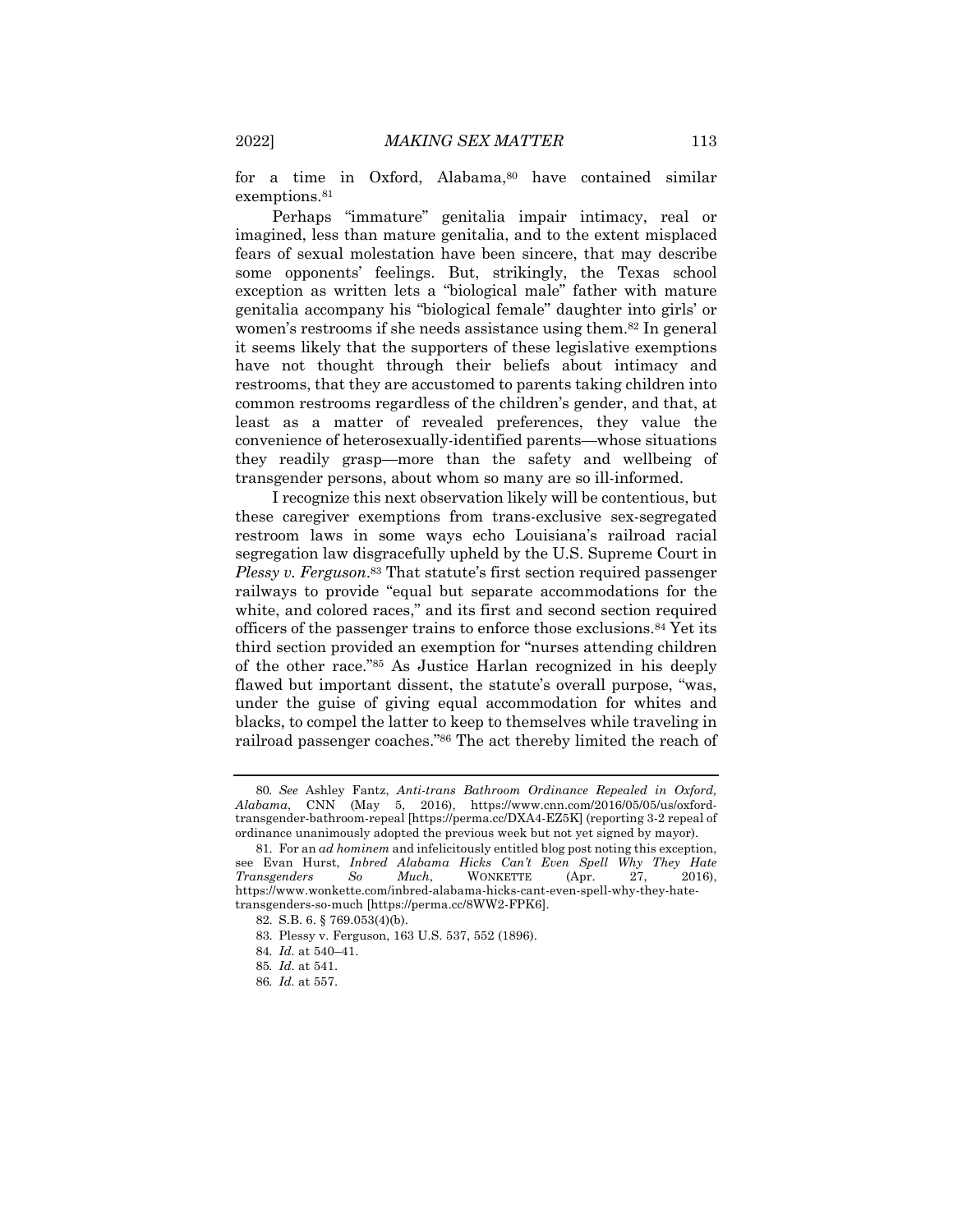its discriminatory racial exclusion command in the service of the convenience of children's caregivers. These modern exemptions from restroom exclusion laws make similar child-focused exemptions from the gendered "intimacy" invoked, pretextually or unreflectively, by some defenders of these measures.

#### **Conclusion**

The "intimacy" defenses of laws seeking to make gender identity an insufficient basis for assigning transgender persons to particular gendered common restrooms fail. The Supreme Court does not currently have before it a case concerning whether federal statutory bans on sex discrimination or the Equal Protection Clause require that transgender people be able to use gender-appropriate common restrooms. The Court expressly did not reach the question whether the ban on sex discrimination in Title VII of the Civil Rights Act of 1964 (Title VII) requires such access for workers when it decided *Bostock v. Clayton County* in June 2020.87 But it did not need to do so in that case, and the now late Justice Ruth Bader Ginsburg, who joined the *Bostock* majority in holding that firing "someone simply for being . . . transgender" discriminates on the basis of sex in violation of Title VII,<sup>88</sup> has been replaced by conservative jurist Amy Coney Barrett. Although the Supreme Court ultimately closed its doors to the Gloucester County School Board as it sought to vindicate its exclusion of Gavin Grimm, who is no longer in high school, from common boy's restrooms, we could see the Court take up the common restroom issue sooner rather than later. If it does, the Justices should not be led astray by the "intimate spaces" characterization of restrooms.

Opponents of gender-appropriate use of common restrooms by transgender persons often appear taken aback when confronted with the reality of the people who would have to use men's rooms or women's rooms under their benighted proposals: conventionally, binary-gendered trans men who look like other masculine men in women's rooms or conventionally, binary-gendered trans women who look like other feminine women in men's rooms.89 Yet in Texas

<sup>87.</sup> Bostock v. Clayton County, 140 S. Ct. 1731, 1753 (2020).

<sup>88</sup>*. Id.* at 1737.

<sup>89</sup>*. See, e.g.*, Justin Wm. Moyer, *Why Houston's Gay Rights Ordinance Failed: Fear of Men in Women's Bathrooms*, WASH. POST (Nov. 4, 2015), https://www.washingtonpost.com/news/morning-mix/wp/2015/11/03/why-houstonsgay-rights-ordinance-failed-bathrooms/ [https://perma.cc/7E34-2ZPK] (discussing political arguments behind Houston's HERO repeal); Marie-Amélie George, *Framing Trans Rights*, 114 NW. U. L. REV. 555, 559 (2019) (describing and critiquing LGBTQ+ rights groups' "assimilationist" use of "all-but-fully transitioned, conventionally